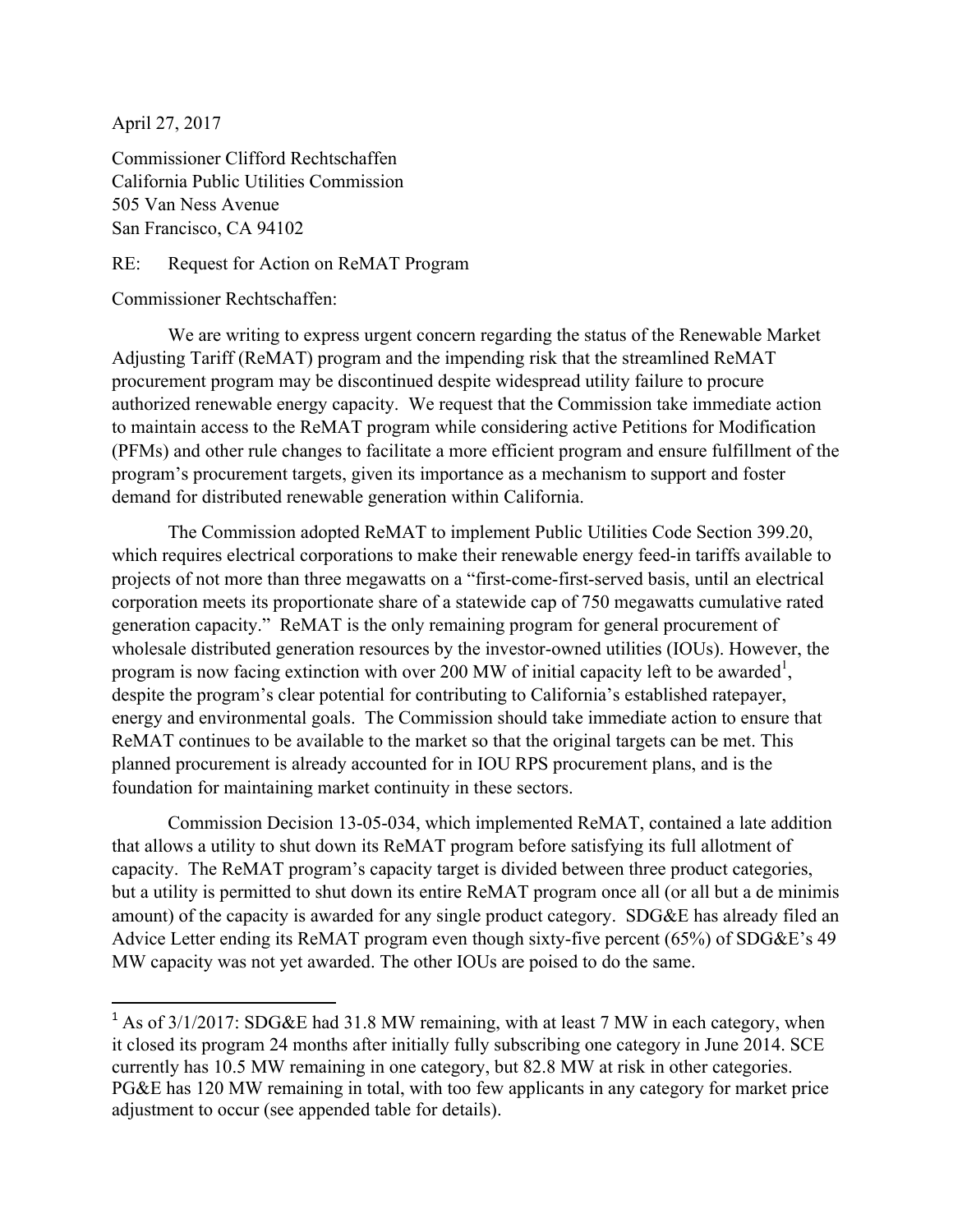The massive disparities in the level of participation across the various categories are a symptom of limitations embedded in the program design. Numerous parties have filed PFMs and responses to address shortcomings in the initial design and implementation of the ReMAT program, and some of these PFMs request narrow revisions to the ReMAT program that can be implemented with low effort and immediate effects. The need to revisit and potentially revise the ReMAT program was expressly acknowledged in Rulemaking 15-02-020, where the Commission has published a scoping memo that described intent to revisit ReMAT program rules in the second quarter of 2016, but no action has yet been taken. We encourage your office to take the actions necessary to preserve the existing ReMAT program capacity allocation while considering the pending PFMs and any other appropriate modifications to ensure, at a minimum, that the original 750 megawatt target capacity is fulfilled, including the full 493.6 megawatts allocated to the three large IOUs.

Sincerely,

Craig Lewis Executive Director **Clean Coalition** 16 Palm Ct Menlo Park, CA 94025 craig@clean-coalition.org



Brandon Smithwood Director of California State Affairs **Solar Energy Industries Association** 600 14th Street, N.W., Suite 400Washington, D.C. 20005 bsmithwood@seia.org



Nancy Rader Executive Director **California Wind Energy Association** 1700 Shattuck Avenue, #17 Berkeley CA 94709 nrader@calwea.org



Chris Doyle Managing Director **Coalition for the Efficient Use of Transmission Infrastructure** chris@1099energy.com

cc: President Michael Picker Commissioner Carla J. Peterman Commissioner Liane M. Randolph Commissioner Martha Guzman Aceves Tim Sullivan, Executive Director Edward Randolph - Director, Energy Division Cheryl Lee - Supervisor, Renewable Procurement and Resource Planning